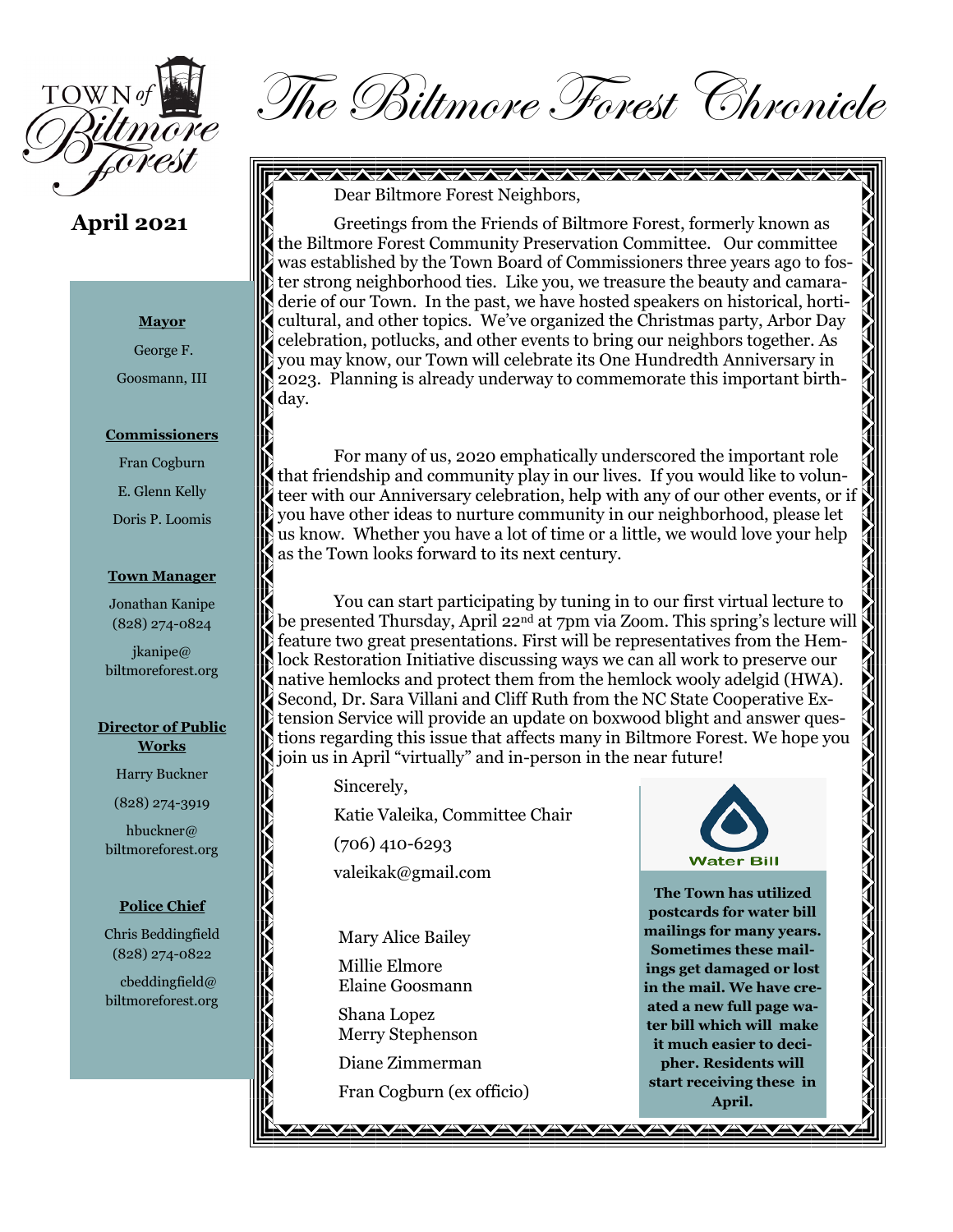# **PUBLIC WORKS**

This spring and summer the Public Works Department is beginning an initiative to more actively maintain and improve the Town rights-of way along all Town streets. The purpose of this project is to improve the safety of our rights-of ways for pedestrians and vehicles, as well as to maintain the beautiful aesthetic of our community. With over 22 miles of roads (which is 44 miles of road shoulders), this is a significant undertaking, and our department is requesting your assistance.

Specifically, our staff will be reviewing the rights-of-way to identify overgrown vegetation impacting vehicle sight distances and pedestrian safety; improving ditch lines and drainage on road shoulders; repairing sunken or eroded road shoulders; and working with residents to remove obstacles such as reflective metal and fiberglass driveway markers and poles, rocks, shrubbery, and other unpermitted items. Upon completion of the assessment phase, our staff will begin reaching out to property owners adjacent to these areas to work out the most appropriate solution. This may include asking the property owner to correct the situation, such as trimming overgrown vegetation or removing items improperly placed in the right-of-way. It may also include having our staff correct the issues such as regrading road shoulders to fix drop-offs, erosion, or drainage issues. The Town will attempt to make contact with the adjoining property owners before any work is started.

A frequent question we are asked is, "How much town-owned right of way exists along my street?" Generally speaking, the Town maintains about 5-feet away from existing edges of pavement. Notable exceptions to this are along Vanderbilt Road, Stuyvesant Road, all roads in the "Subdivision" area, and inside the Ramble. These areas are generally maintained about 10 feet from the edge of pavement. Legally, the right of way is a surveyed and recorded measurement that can and does vary from lot to lot. Most lots in the Town have property corners that are easy to find by identifying the solid iron pins or hollow iron pins that extend a few inches above the ground at each corner. Please note, however, that only a surveyor licensed in the State of North Carolina can positively identify your property corners.

The way you can assist our department is by proactively trimming overgrown shrubbery that blocks the shoulders, moving items like reflectors or reflective poles back to the edge of the right-of-way, and removing any other obstacles. Also, if we do reach out to you about a concern, please know that we will try to work with you to find a mutually acceptable solution to eliminate the problem. Remember that we will not be reaching out unless there is a clear safety or aesthetic issue that needs to be resolved.

Feel free to reach out to us at [publicworks@biltmoreforest.org,](mailto:publicworks@biltmoreforest.org) or 274-3919, if you have questions or specific areas of concern. If you are planning any improvements near the road shoulder, we are happy to discuss your plans before work has begun to make sure there will be no issues. It is our pleasure to serve you in this role.

~**Harry B. Buckner, PE, Director**

**EMPLOYEE ANNIVERSARIES**

Harry Buckner

**1 year**

John Driver

**14 years**

Kenny Merritt

**10 years**

Samantha Bombace **24 years**

Kim Rhinehart

**20 years**

Shannon Kimbrough **2 years**

Hannah Quinn

**1 year**

Cody Bartlett

**1 year**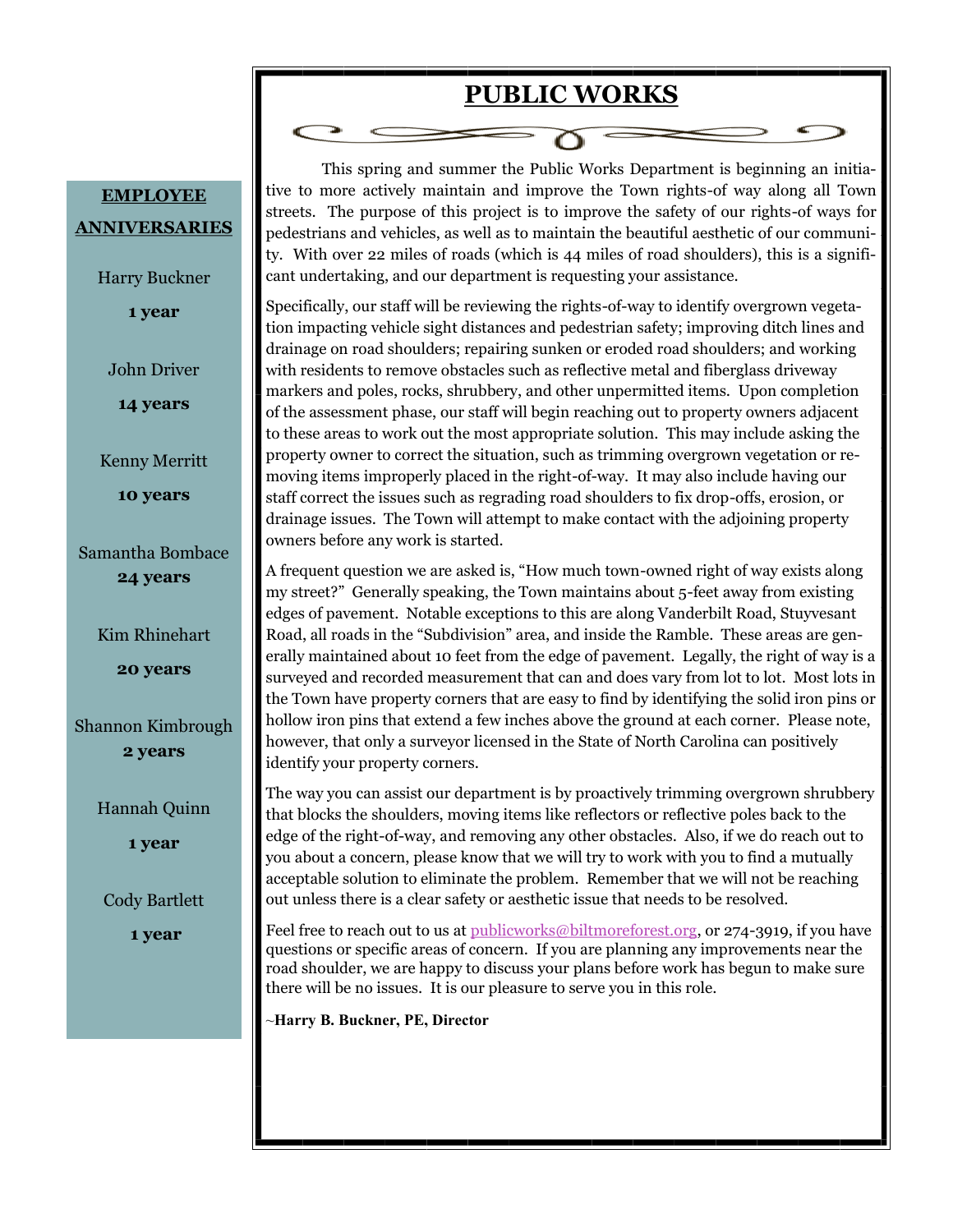# **POLICE DEPARTMENT**

Spring time in Biltmore Forest is one of our most beautiful times of year. We spend much of our time outdoors enjoying the weather and starting the processes of spring cleaning. It is very easy to become complacent and unaware of situations around us as we are so focused on our tasks at hand. Always remember that our situational awareness is our number one crime prevention tool. Pay attention to what happens around you. If something doesn't seem quite right, it probably isn't. If you see something, say something.

### **Here are some spring crime prevention tips that we all need to practice:**

- Keep doors locked at all times. If you are working in the back yard, keep your front door and garage door closed and locked; and lock your back door when you are in the front yard. Always lock your doors when you leave, even if you only plan to be gone for a few minutes.

- During the spring weather, many people open windows or sliding glass doors while they are at home. Always remember to close and lock your windows and sliding doors when you go to bed or leave the house.

- Install motion-activated lights in your front and back yards, so when someone approaches your home, the lights automatically come on, illuminating that person.

- Consider some version of a camera system. There are a wide range of inexpensive doorbell cameras and similar devices available.

- Put all ladders and other tools back into a secure storage area after you use them. Ladders and other tools can be used by criminals to access your home. Always lock any storage unit or shed you have on your property.

- In warm weather months personal property thefts increase; there is a tendency to leave items, such as bicycles, gardening tools, lawnmowers, weed eaters, and other yard tools lying around in the open. Make sure you lock up your personal property in your garage or yard shed; it doesn't take long for someone to ride by and quickly take your property. An open garage door or yard shed can also be inviting, keep them closed even when you're at home.

- Always remember to roll up your car windows, take any valuables out of your car, and lock your doors every time you exit your vehicle, even if your vehicle is parked in your driveway.

- Being a good neighbor can be one of the best crime prevention tools.

Please call us at 828-274-0822 or 911 with emergencies or suspicious activity. As always feel free to contact me or the department with any questions at all.

**~Chief Chris Beddingfield**  Email-cbeddingfield@biltmoreforest.org



**North Carolina Law:**

**Pedestrians should walk on the left side of the road facing traffic when practicable.** 

**Please make sure to wear light colored or reflective clothing to increase visibility so others can see you. We want to help keep walkers and drivers safe on our roads!**



**Join the CodeRed notification system which keeps citizens informed in the event of emergency situations and community alerts. You may visit the Town's website at biltmoreforest.org to sign up for notifications via email, text, and phone call.**